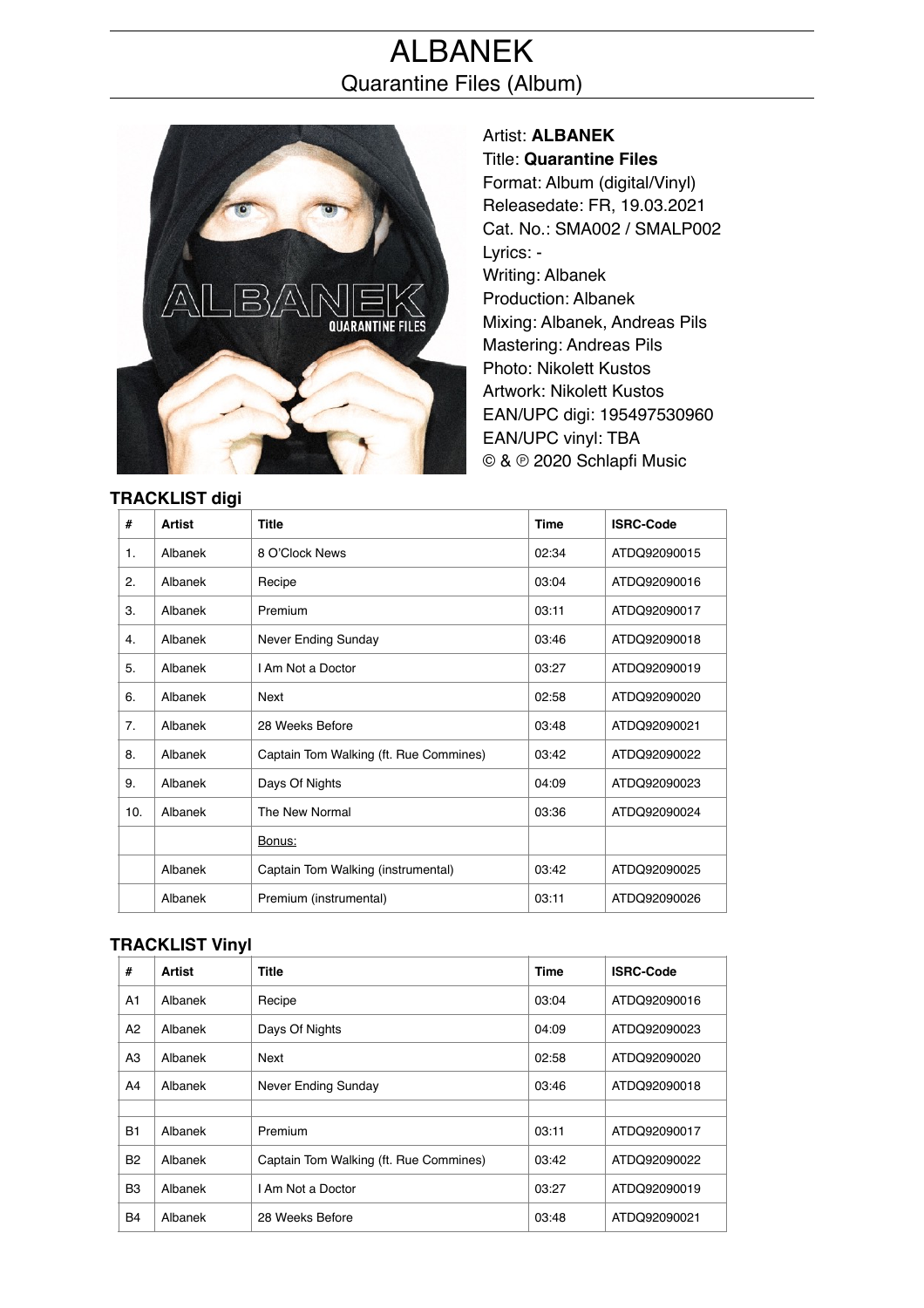#### **PRESSTEXT**

In 2003 I released my debut album "Shade of Blue". After that I casually went on making music, but it took a back seat and became more of a hobby. I still liked the idea of releasing a second album one day. I just thought by then I'll probably be in retirement. Fast forward 17 years to the beginning of 2020 - out of nowhere a pandemic hits the world and triggers what comes into being this record.

#### **1. 8 O'CLOCK NEWS**

Mid-April 2020 I had already produced 7 tracks and believed it was actually enough to release a short album. I only wanted to add an epic intro that introduces my work and especially expresses the atmosphere I felt when the Corona lockdown started. I remembered Sunday, 15th of March, when people were sitting in front of their TVs awaiting the news and the first official press conference with Austria's prime minister. Lots of rumors of what was going to happen were already afloat on the internet. Soon the complete lockdown would become reality. Although it was a simple fact that it was happening I couldn't grasp it. It was almost unbelievable. From that moment on I was unemployed. I imagined people all over the different countries effected by the virus experiencing some similar feelings like I did. I wanted to somehow capture the dramatic events happening all over the world caused by a strange enemy. When I searched for a sound I could use for the intro I came across a synthesizer which reminded me of the soundtrack of Alien – I thought that was perfectly fitting this uncharted deadly virus.

#### **2. RECIPE**

In the first days and weeks of quarantine life people spread their ideas for backing recipes and pictures of home-baked goods all over social media. I always liked cooking and baking myself but never managed to bake a good loaf of bread. So I hopped on the train and browsed through quite a few recipes, had friends sent me tips & tricks and watched hours of YouTube tutorials. In the end the most simple recipe resulted the best. With this track I wanted to express the steps of creating the perfect loaf of bread. It starts with merging just a bit of salt, flour and water, let it rest and repeat. In the middle there is me waiting curiously and inhaling the heavenly smell. And then at last I open the oven and lay eyes on my perfect loaf of bread.

#### **3. PREMIUM**

Here's to some fun sides in all of this. I found it pretty amusing to read headlines about the biggest porn provider giving away free premium accounts in Italy. I imagined some people being actually happy about this and giving shout outs to the universe. It is certainly no blessing, but you've got to have a little laugh in-between.

#### **4. NEVER ENDING SUNDAY**

For me the time of self-quarantine often felt like a never-ending Sunday. The streets were empty and quiet like on early Sunday mornings. Cozily sleeping in without alarm clock, long breakfasts, gallons of coffee. Pure calmness. It was actually nice, but there were also phases of getting very bored of staying at home day in and day out. This new daily grind sometimes felt quite tedious. What's good and what's bad about a never ending Sunday at home.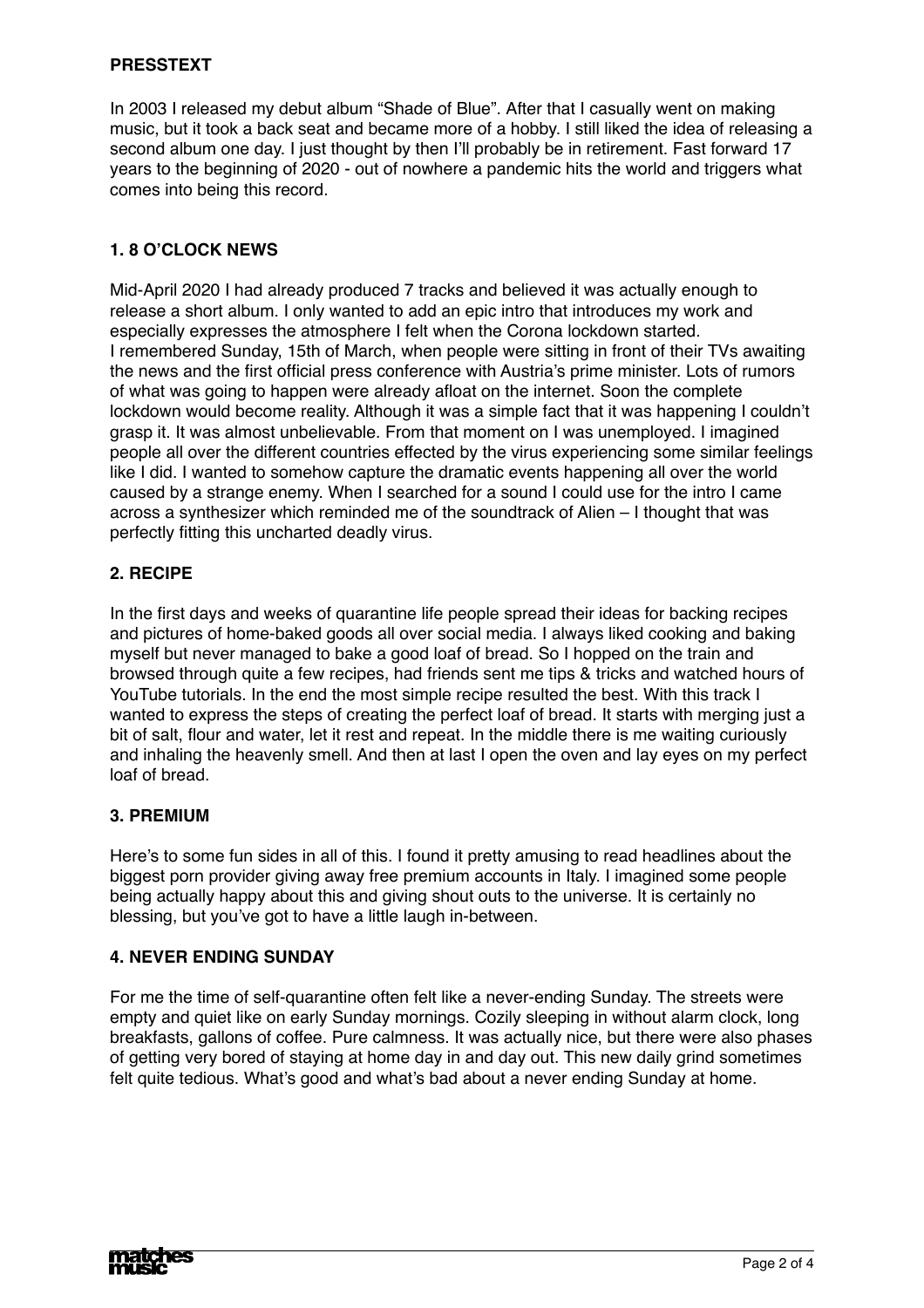## **5. I AM NOT A DOCTOR**

At one point a wave of people posting childhood-throwback photos hit my screen and it got me thinking about my own youth. When I was young the musician Dr. Alban quite often climbed the international charts. Despite it not being considered cool back then, I really liked his music and bought his records. I was kind of into Europop and still am. For sharing our first name I also felt connected to this guy from Sweden. To this day friends very often greet me with "Doc" or pick up the phone saying "Hello Africa" referring to one of Dr. Alban's number one hits. So it was obvious to include an Europop-like theme as my personal throwback. While working on this tune I saw an interview with Donald Trump in which after giving medical advice and spreading nonsense he declared that he is no doctor. Trump didn't fail to entertain with incomprehensible baloney during the Corona crisis. When I heard this unneeded statement I thought: Well, at least we have one thing in common - I am also not a doctor. I am not Dr. Alban. Thanks Mr. President for providing me with a song title.

## **6. NEXT**

When I listen to or produce music I always have very clear pictures in my head. This time around I was watching terrifying reports from Italy of heavily suffering people, overwhelmed doctors and lines of trucks removing hundreds of dead bodies. Shattering happenings very close to home. I instantly had this song on my mind. Also thinking of the machines running to keep critically ill patients alive.

## **7. 28 WEEKS BEFORE**

This tune is a homage to the Friday night before the lockdown. I had a very nice evening with friends at a bar. Chatting, drinking, laughing, dancing. Based on this night and of course referred to the very well-known movie "28 Weeks Later" this track formed in my mind. Thinking of completely different and especially good times. Times before Corona.

## **8. CAPTAIN TOM WALKING**

I had just read the headlines of 99-year-old Army Veteran Captain Tom spending the days of quarantine with a charity walk in his garden to raise a little fund for the incredibly brave health care workers, doctors and all the other hardworking people fighting the virus on the frontlines. He aimed to finish his challenge before his 100thbirthday and to raise £1000 but ended up raising over £30 million. The fact that this old Captain broke records by raising millions and then even hit the top of the UK-Charts is really impressive. Simple ideas can have big impacts.

This inspired me to do a simple song with straight beats accompanying Captain Tom walking in his yard. Keep it simple. Keep on walking Captain!

## **9. DAYS OF NIGHTS**

Days of Nights is definitely my favorite song on this album and not only because I spent the most time creating it. It has lots of layers and details and reflects best the kind of music I am into. Because of Corona I suddenly was left unemployed. After a few weeks I started realizing how badly I actually needed this break from my everyday life and the work I happily poured myself into for many years. While enjoying the first warm and sunny days in my backyard, watching the plants awake from hibernation and the birds starting to sing their songs, I thought about the positive side effects the Corona lockdown had on me. I wanted to at least use this time to full capacity. Days of Nights expresses the inner state of mind I was in during this time, appreciating that no one close to me was infected by Covid-19. Enjoying the tranquility and slowness, the warm weather and open windows letting in a breeze of spring. It was also a time when Central Europe was actually urgently awaiting rain. Many years ago I had recorded a nice thunderstorm out of my window. It seemed fitting to put that in. It was the fourth track I did in self-quarantine. During this phase I often turned the nights into days.